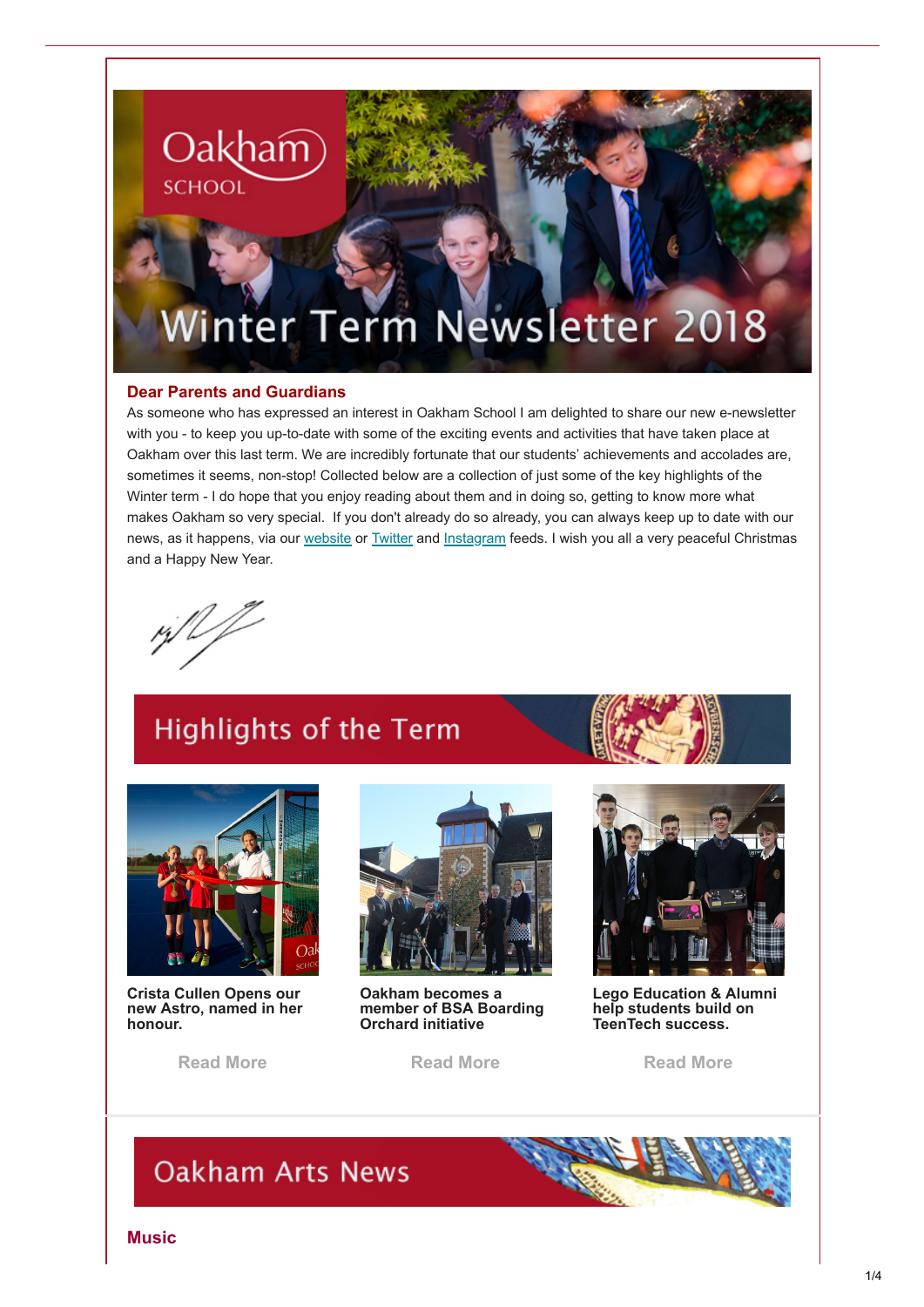It's been a bumper term for Music, including 12 varied lunchtime recitals and a dynamic **Autumn Concert** in early November focused on Remembrance. Further evening performances have included the chance to hear our Ensemble [in Concert and Lower School Live in Concert, as](https://www.oakham.rutland.sch.uk/Exciting-Ensembles-in-Concert) well as the superb visiting professional musicians from [Classico Latino](https://www.oakham.rutland.sch.uk/Fusion-Group-Classico-Latino-comes-to-Oakham-School) and the [Sinfonia Viva](https://www.oakham.rutland.sch.uk/The-virtuosic-Sinfonia-Viva-come-to-Oakham-School) who [featured an OO solist. Two excellent Christmas](https://www.oakham.rutland.sch.uk/Glorious-Carol-Services-in-Peterborough-Cathedral?returnUrl=/Latest-News) Carol Services in Peterborough Cathedral completed the term.





The 'spirit' of Christmas was truly brought to life in [A Christmas Carol](https://www.oakham.rutland.sch.uk/Oakhams-actors-wow-audiences-with-their-rendition-of-A-Christmas-Carol) - through one of the most technically impressive productions ever seen at Oakham. Holographic projections accompanied a 10ft high puppet and outstanding acting. Yet more accomplished performances were seen in the Middle School Scholars' Production of [Chekhov Shorts](https://www.oakham.rutland.sch.uk/Middle-School-Drama-Scholars-perform-Chekhov-Shorts) [and our inaugural Shakespeare](https://www.oakham.rutland.sch.uk/Pupils-brush-up-their-Shakespeare-to-Speak-the-Speech?returnUrl=/default) **Monologue Competition** where Soliloquies and Sonnets were adeptly brought to life.



#### **Art**

It's been busy term for the Art Department, with our new Director of Art, and **Artist in Residence**, both 'making their mark' by inspiring students and staff! Trips have been a particular highlight – with artists exploring the **[Lowry in Manchester](https://www.oakham.rutland.sch.uk/Form-3-Art-students-inspired-by-museums-in-Manchester)**, [and textiles students being 'wowed' by Sir Paul](https://www.oakham.rutland.sch.uk/Oakham-students-inspirational-textiles-trip-to-London) Smith. It's also been wonderful to see our artists collaborate with Harington School students – hosting a [joint exhibition](https://www.oakham.rutland.sch.uk/Oakham-and-Harington-Joint-Art-Exhibition) in the Wheelhouse Gallery for all to enjoy.



## **Oakham Sports News**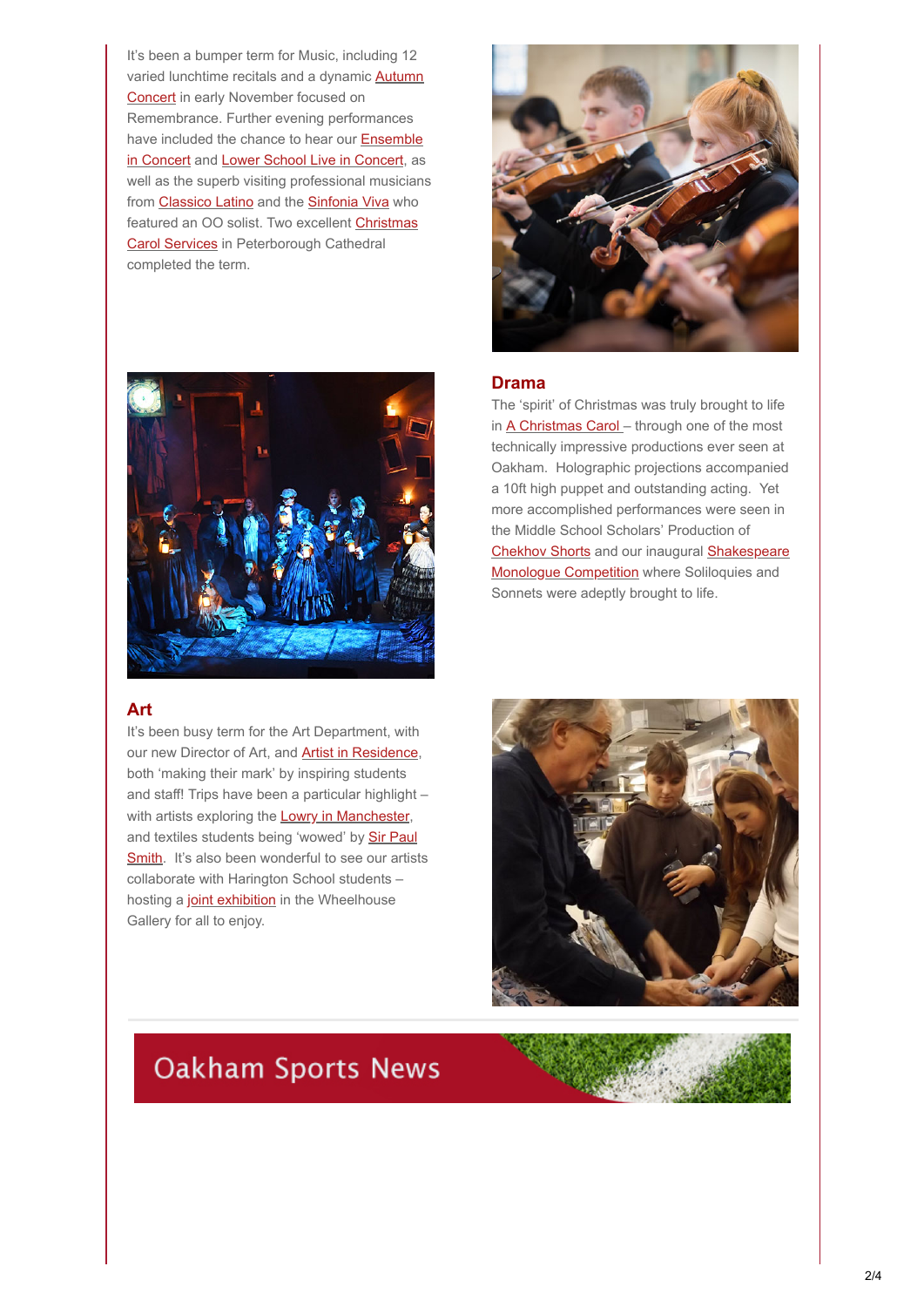

**National Indoor Hockey Finalists - for the 6th time in 9 years.**





**56 students selected for sports Academies, Squads or Pathways.**

**Read More** 



**Netballers representing England & are County Champs for 7th year!**

**Read More** 

### **Beyond the Classroom**



Upper School geographers visited the Kingdom of Morocco, travelling between Tangier to Marrakech,they experienced different climates, cultures and traditions. Read more [here](https://www.oakham.rutland.sch.uk/Blog-Geography-trip-to-Morocco).



Read our **blog** of students enjoying their diving



experience in the Dominican Republic. 18 Linguists spent five days discovering [Munich](https://www.oakham.rutland.sch.uk/Middle-School-Munich-Trip) and experiencing German culture.